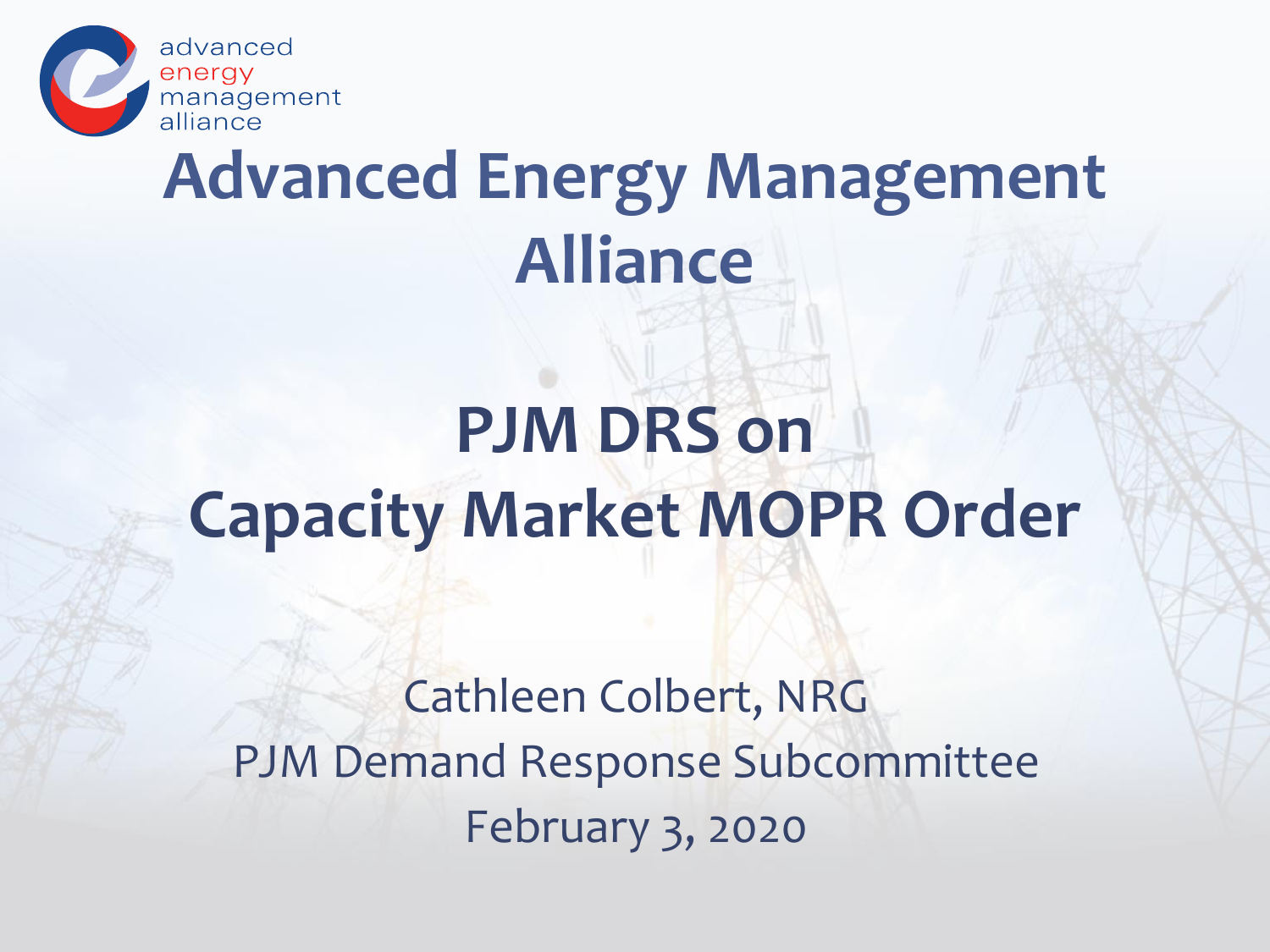### **Advanced Energy Management Alliance**

*Empowering consumers through distributed energy resources, including demand response and advanced energy management.*

We are providers and consumers united to overcome barriers to nationwide use of distributed energy resources. We advocate for and educate on policies that empower and compensate consumers to have cost-effective, efficient, resilient, reliable, and environmentally-sustainable choices.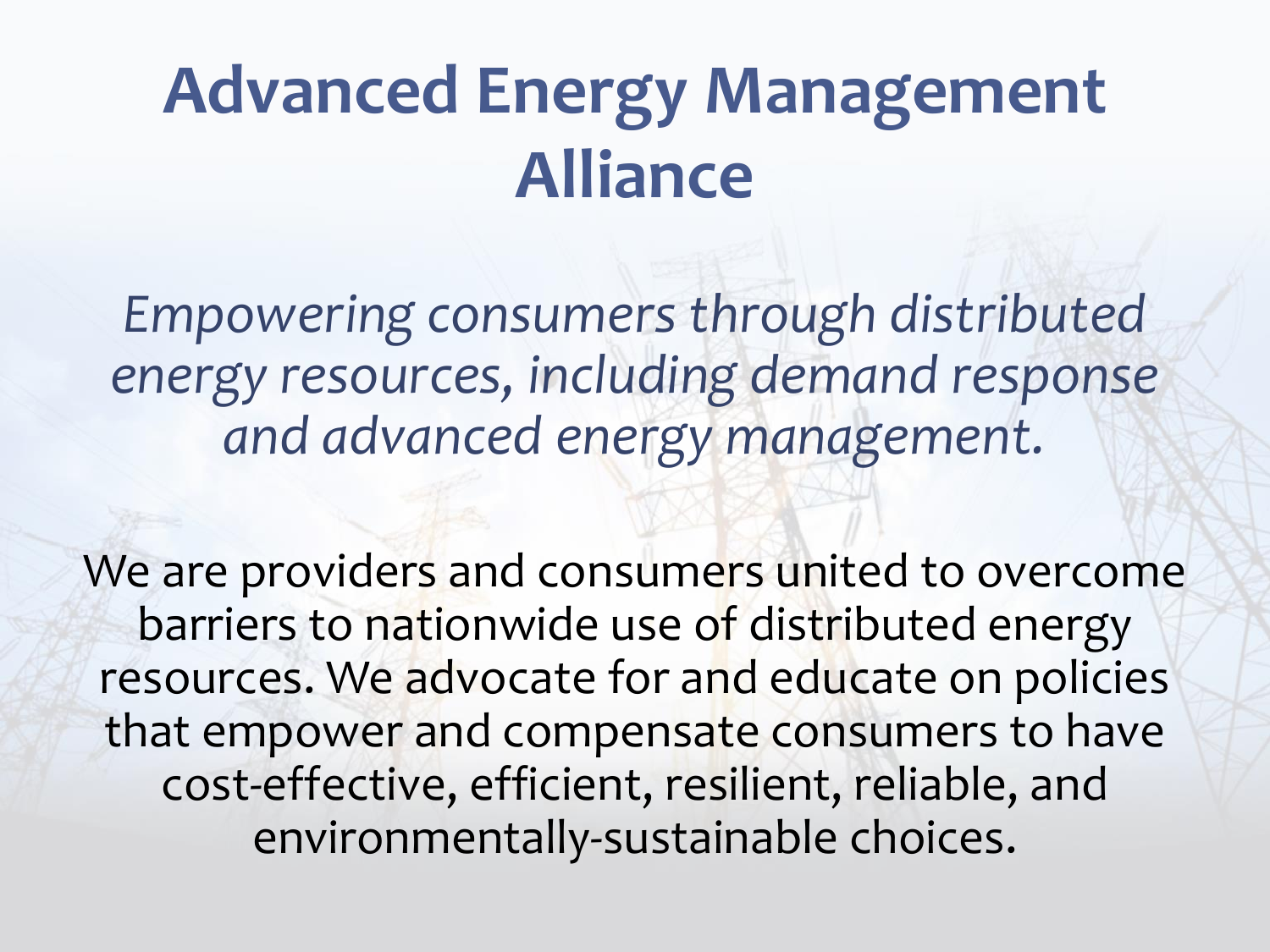#### **AEMA Members**

Continental Building Products CPower Direct Energy Eckert Seamans Ecobee Enel X EnergyHub Great Circle Solar Icetec Innoventive Power Itron

Jennings Strouss Nest/Google NRG NRStor C&I Resideo Rodan Energy Stem **Tesla** Viridity Energy Walmart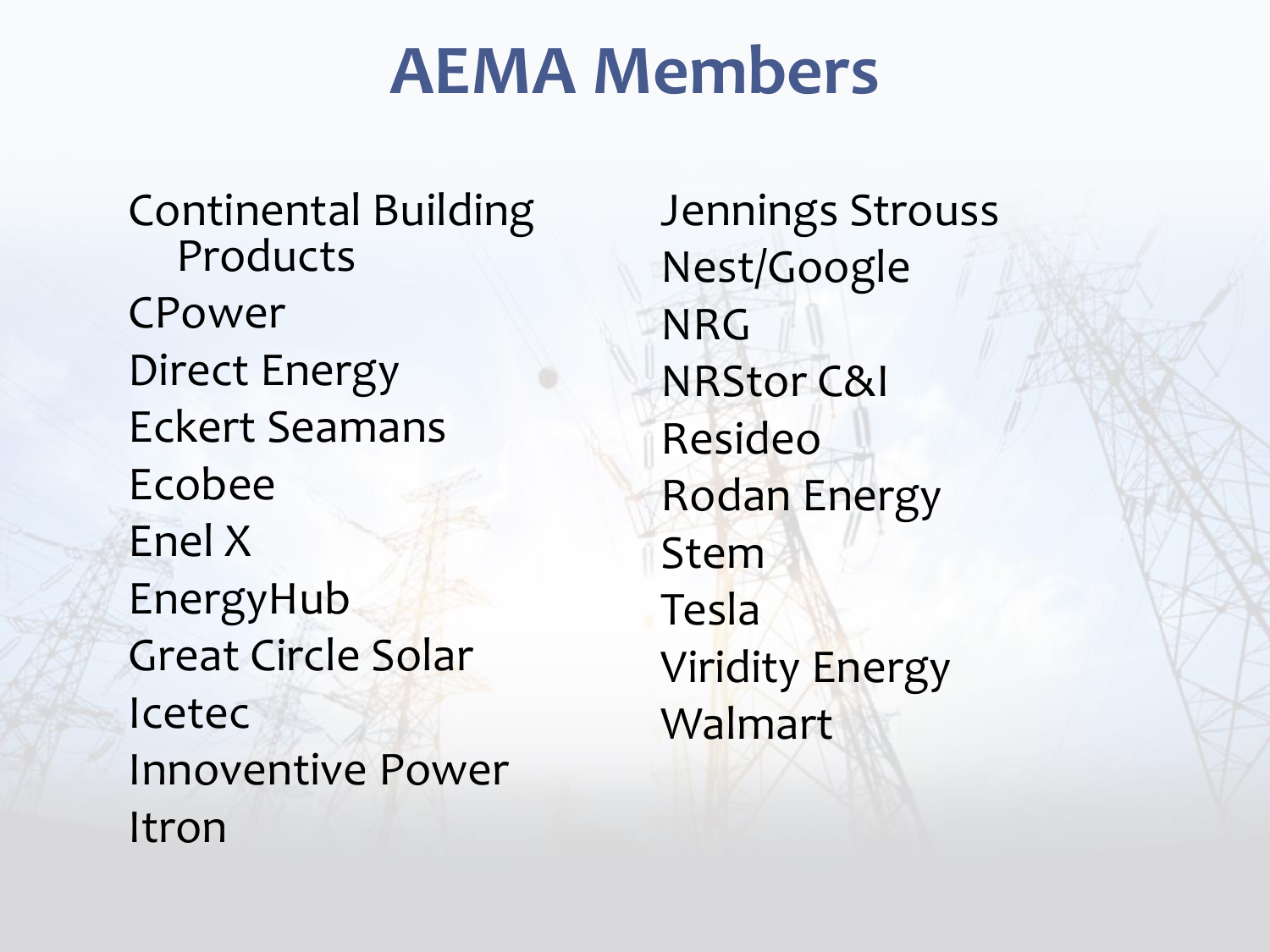## **AEMA Summary Principles on PJM Implementation**

- These are views of AEMA as an organization, not of any one particular member company within AEMA.
- AEMA has submitted request for clarification to FERC, but ready & willing to support compliance planning effort
- Aggregation and forward sales of planned growth within that aggregation are foundational pieces of demand response and energy efficiency delivery in PJM markets
- Net CONE & net ACR calculations for BTM capacity resources such as demand response and energy efficiency should take their unique characteristics into account
	- EE not exempt from MOPR but \$0 default offer price floor appropriate, due to shortened asset life and the 1:1 MW increase in the VRR curves to add EE capacity to VRR.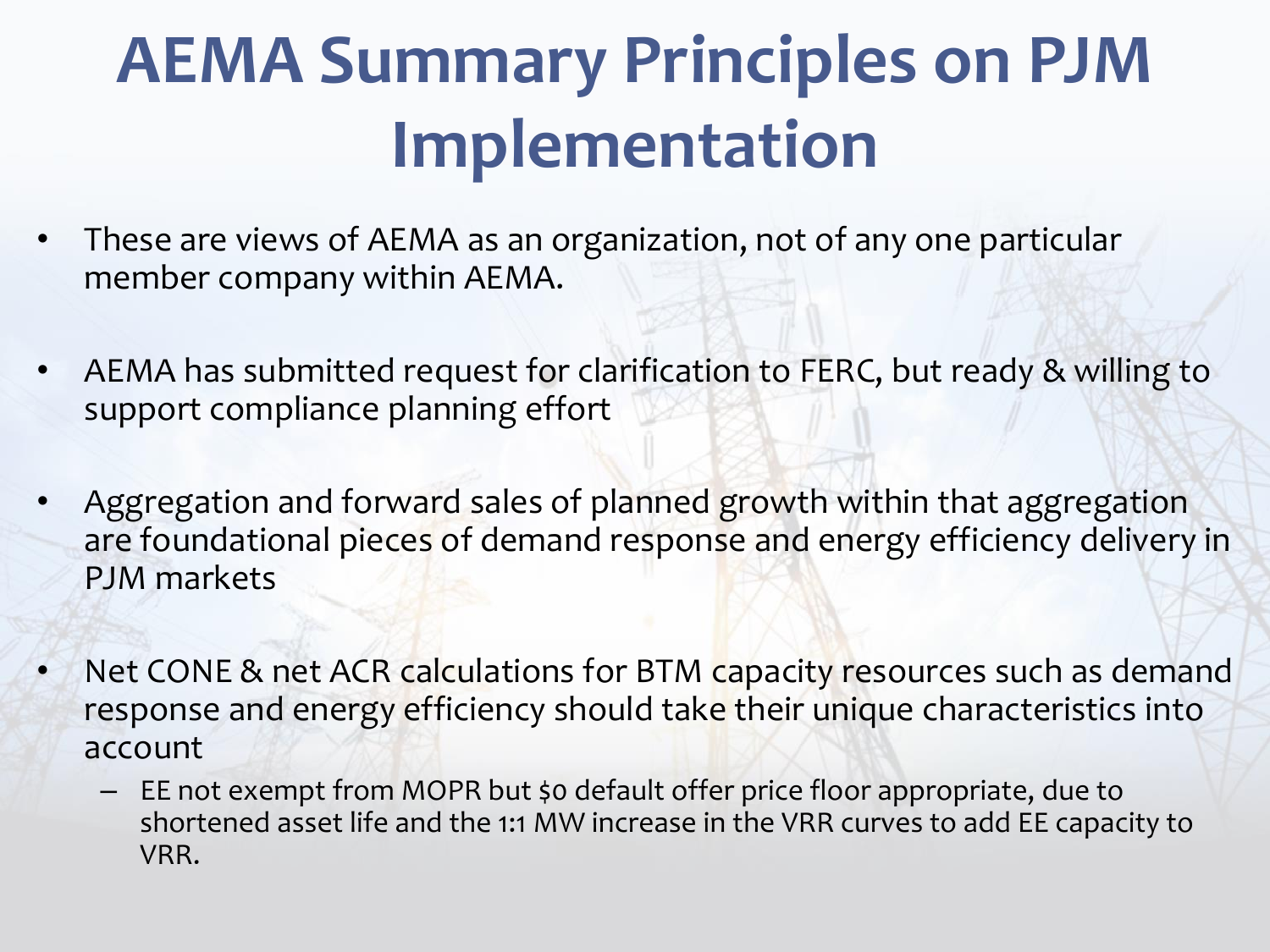## AEMA Recommendations

| Question                                                                                         | <b>AEMA Position</b>                                                                                                                                                                                                                                                                                                                                                                  |
|--------------------------------------------------------------------------------------------------|---------------------------------------------------------------------------------------------------------------------------------------------------------------------------------------------------------------------------------------------------------------------------------------------------------------------------------------------------------------------------------------|
| What may be<br>considered a state<br>subsidy?                                                    | AEMA recommends that PJM's forthcoming definition of DR<br>$\bullet$<br>and EE state subsidy should be reasonably limited to avoid<br>unnecessary adverse impacts on demand response and energy<br>efficiency.                                                                                                                                                                        |
| What is new ys<br>existing?                                                                      | AEMA recommends PJM implement a clear procedure to<br>$\bullet$<br>establish the existing resource exemption for DR and EE at<br>zonal Resource level;<br>Previously cleared MW at zonal resource level should be<br>$\bullet$<br>treated as 'existing'<br>Any incremental MW offered above previously cleared MW<br>$\bullet$<br>at zonal resource level should be treated as 'new'. |
| Structure of MOPR for<br><b>Behind The Meter</b><br><b>Generation DR</b><br>(diesel/gas/storage) | AEMA wishes to work with PJM on any analysis required<br>$\bullet$<br>Method should recognize distinction between existing and new.<br>$\bullet$<br>Resilience value and demand-side benefits of behind-the-meter<br>$\bullet$<br>generators should be included in revenue offset in Net CONE<br>and Net ACR.                                                                         |
| Impact of MOPR on DR<br>or EE offer process                                                      | AEMA strongly supports implementation at the zonal Resource<br>$\bullet$<br>level.                                                                                                                                                                                                                                                                                                    |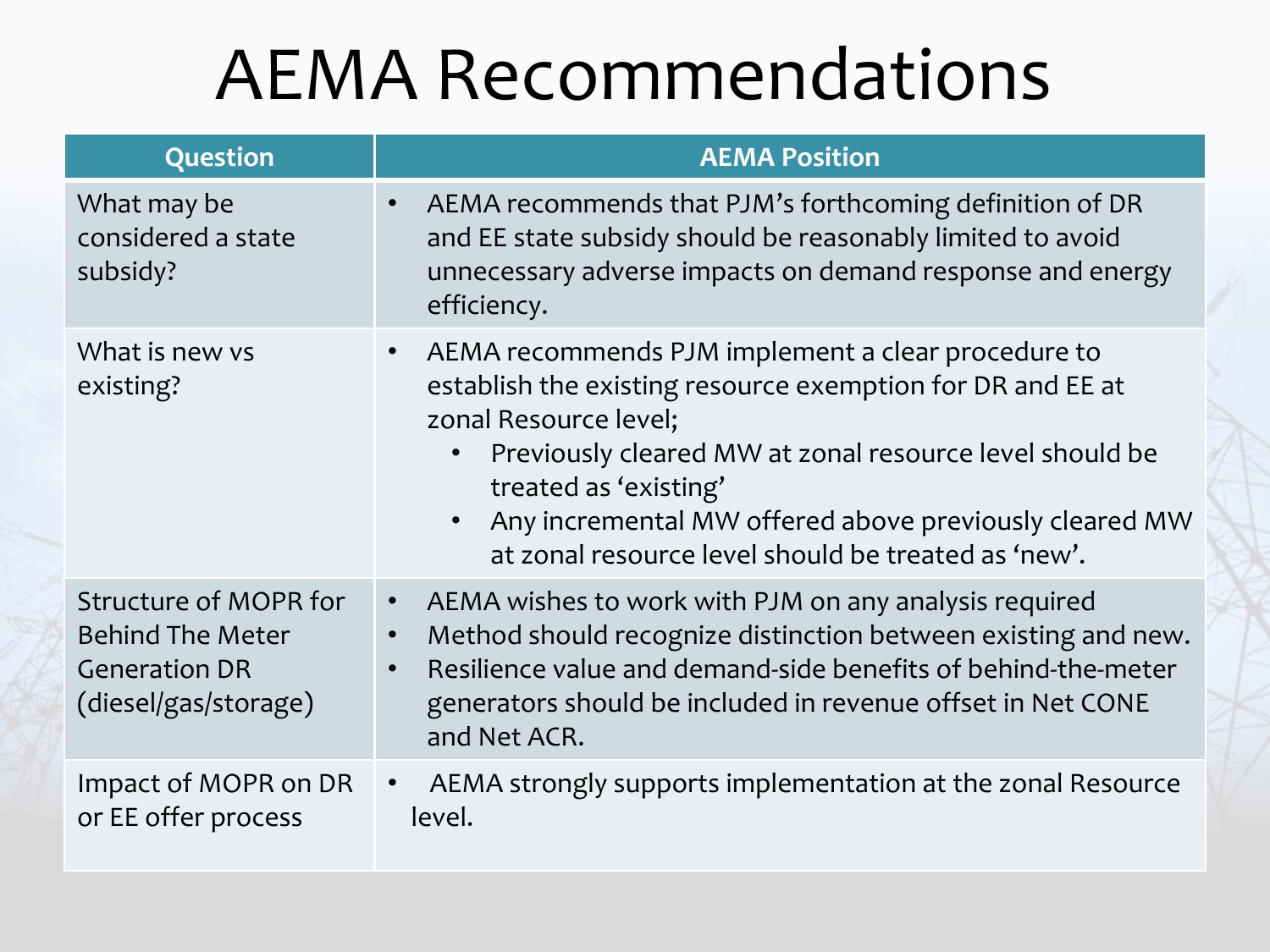## Net Avoided Cost Rate

- Existing process expanding to include net ACR for DR and EE
- AEMA understanding of process for establishing net ACR today:
	- Sell Offer Cap (Net ACR) is calculated by Market Participant, by unit, by segment (M18, 5.4.4)
		- Incremental expenses and expected revenues submitted by Participant
		- If not submitted, defaults to default ACR
	- Net Avoidable Cost Rate (OATT DD 6.8):
		- Incremental expenses required to operate that would not incur if it did not operate in Delivery Year or respond to PAI events:
			- Includes avoidable fixed O&M, fuel and carrying charges, taxes/fees/insurance, administrative and legal costs
			- Includes avoidable project investment (PI) costs or PI reimbursement
			- Includes avoidable CP quantifiable risks
			- Does not include variable costs for providing energy
		- Projected revenues offset the incremental costs, including PJM energy & AS revenues and bilateral contracts for generation

Need to explore how these costs & revenues differ for DR and EE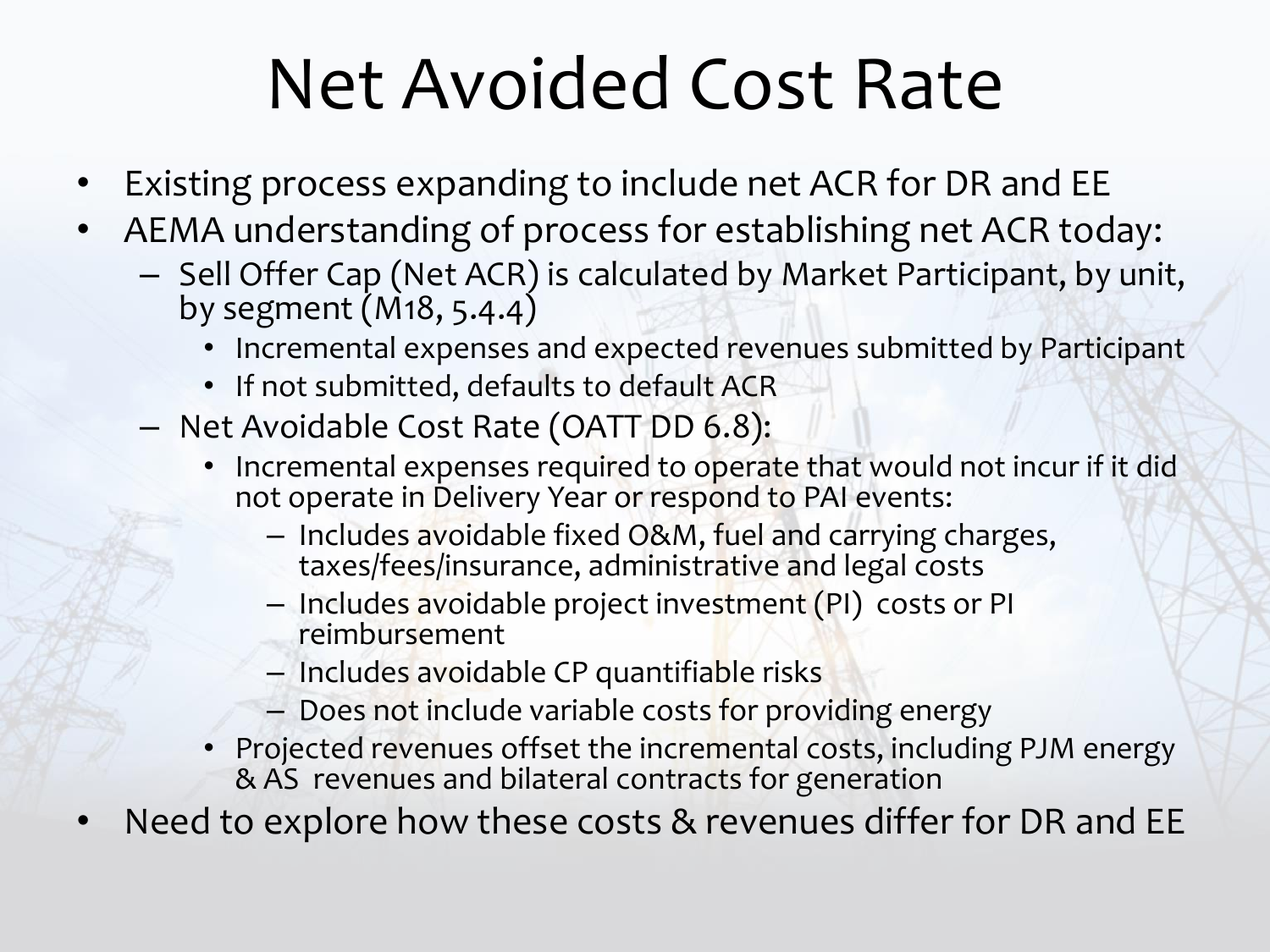# Net Cost of New Entry

- Existing process expanding to determine net CONE for DR and EE
- AEMA understanding of the process for establishing net CONE today is:
	- 4 CONE areas used to set VRRs and existing MOPR
	- Asset-class specific Net Cost of New Entry leverages CONE and E&AS offset used in VRR calculation (OATT DD 5.14(h)(1))
		- Gross Cost of New Entry (OATT DD, 5.10(a))
			- Estimate of total capital cost and annual fixed O&M expenses (nominal levelized revenue requirement \* BLS index)
		- Net Energy and Ancillary Service Revenue Offset the gross Cost of New Entry (OATT DD 5.10(a)(v), OATT DD 5.14(h)(1))
			- Average LMPs that would have been received by Reference Resource across the prior 3 years.
			- AS offset is \$2,199/MW-year (CT) and \$3198 per MW-year (CC)
			- Assumes resources would have been dispatched in both DA and RT on "Peak-Hour Dispatch".
- Need to explore how these costs & revenues differ for DR and EE